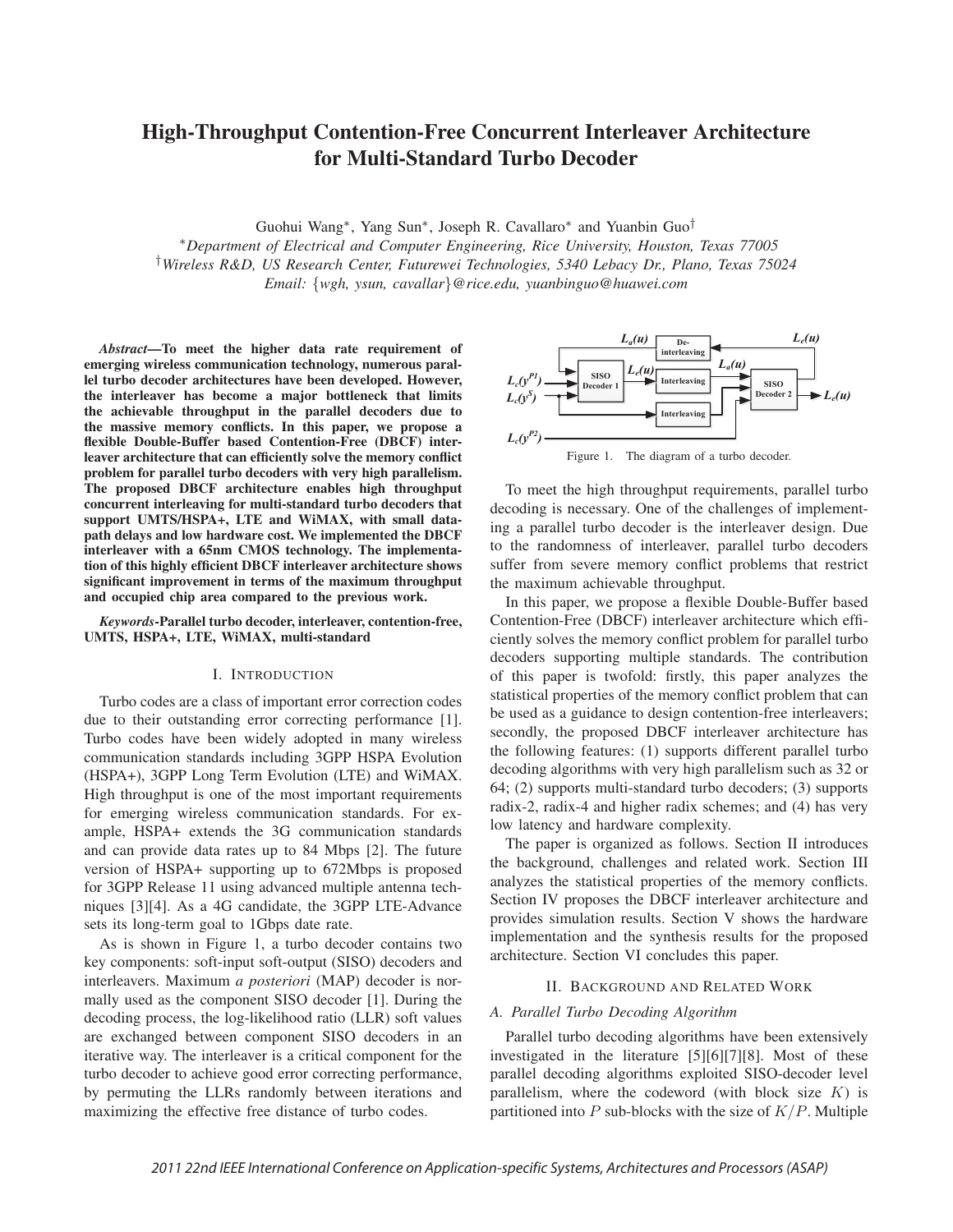

Figure 2. (a) The diagram of parallel turbo decoding architecture; (b) memory conflict problem caused by the interleaver.

SISO decoders are employed and each of them operates on one of the sub-blocks, as is shown in Figure 2(a).

Recently, the radix-4 SISO decoder has become more and more popular due to its high error correcting performance, low hardware complexity and its capability to support multiple standards (radix-4 decoder can decode duo-binary turbo codes used in WiMAX) [6][8][9]. Radix-4 decoders apply the one-level look-ahead concept to the trellis structure and utilize the trellis parallelism. They outperform radix-2 decoders because they can double the decoding throughput with almost the same hardware cost.

In addition to SISO level parallelism and trellis level parallelism, recursion-unit level parallelism is another way to increase decoding throughput. For example, cross MAP (XMAP) SISO decoder [10][11] doubles the throughput, in which the forward recursion and backward recursion are performed simultaneously in a cross manner instead of serially executed as in the serial MAP (SMAP) algorithm.

## *B. Challenges*

In a parallel turbo decoder, P SISO decoders produce multiple extrinsic log-likelihood ratio (LLR) values per clock cycle, which will access the LLR memory simultaneously after being permuted by the interleaver. Due to the randomness of the turbo interleaver, several LLR values may try to access the same memory module and cause a memory collision, as depicted in Figure 2(b). Because memory collisions can significantly degrade the decoding throughput, the memory conflict problem makes the interleaver a major bottleneck for high performance parallel turbo decoders.

To solve the memory conflict problem in parallel turbo decoding systems, several dedicated contention-free interleavers have been proposed. For example, the Quadratic Permutation Polynomial (QPP) interleaver in LTE and the Almost Regular Permutation (ARP) interleaver in WiMAX are two contention-free interleavers. However, for higher radix schemes such as radix-8, radix-16 or in systems with an odd number of SISO decoders, QPP and ARP interleavers are not contention-free and need a router architecture to solve memory conflicts.

In addition, the interleaving algorithms in some existing standards such as UMTS/HSPA+ suffer from this severe memory conflict problem, which cannot be efficiently solved by the new dedicated interleavers [2]. In fact, the contentionfree interleaver has become the most challenging part for a high throughput multi-standard turbo decoder.

Because there will be different types of networks, such as GSM, UMTS/HSPA+, LTE, and WiMAX, coexisting together for most of the decade to come, the demand for hand-held devices to support multiple standards is increasing. Therefore, building multi-standard turbo decoders is of great interest [5][12][13][14]. A flexible contention-free interleaver with low hardware complexity is an essential block for such multi-standard systems.

# *C. Related Work*

Many interleaver architectures have been proposed to solve the memory conflict problem in parallel turbo decoders. These various memory conflict resolutions can be classified into three categories [14][15][16]: design-time conflict resolutions, compilation-stage conflict resolutions and run-time conflict resolutions.

*(1) Design-time conflict resolutions* usually jointly design the interleaving algorithm and the contention-free architectures [7][9][16][17][18]. These conflict resolutions employ dedicated interleaver architectures which can resolve the memory conflict problem for certain interleaving algorithms, which, however, lack flexibility to support other interleaving algorithms or existing systems such as HSPA+ and so on.

*(2) Compilation-stage conflict resolutions* employ certain memory mapping rules to guide the memory accesses and to avoid memory collisions [19][20][21]. For example, Tarable *et al.* [19] showed that for any given parallel turbo decoder and interleaving algorithm, there is always a memory mapping scheme allowing contention-free memory accessing without stalling. However, the compilation-stage solutions require many memory resources to store the memory mappings, which can significantly increase the hardware complexity. Moreover, in practical implementations, the decoders are required to support variable codeword sizes or multiple standards, however, it is impractical to find and store so many memory mappings for all the cases. Similarly, the authors of [14] proposed a solution to reduce memory conflicts using compressed permutation vectors. Although a hybrid compression approach is used, the permutation tables still require large memory area.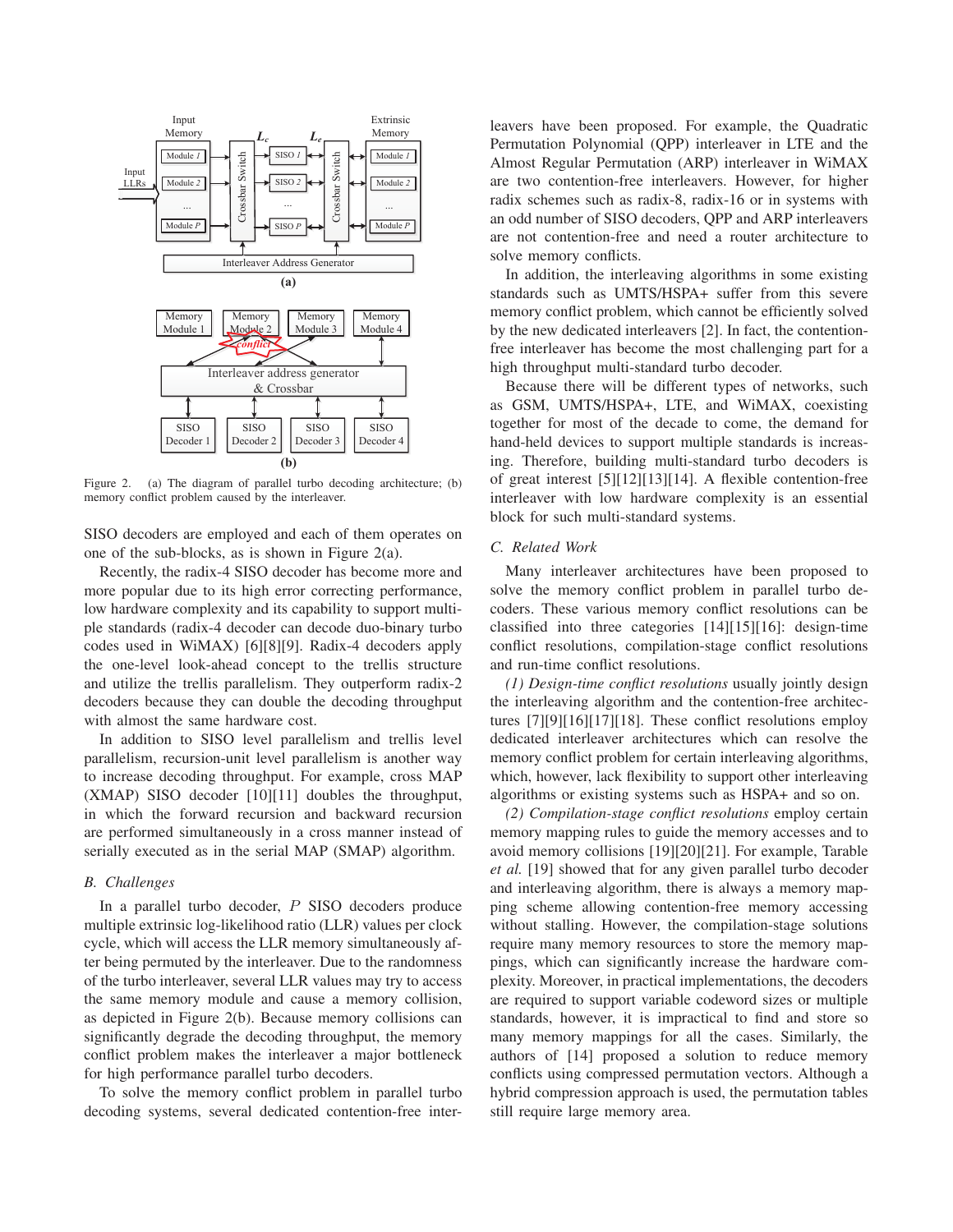*(3) Run-time conflict resolutions* use extra flexible hardware or on-chip networks to solve the memory conflicts. We prefer the run-time solutions since the design-time and compilation-stage solutions lack the flexibility to support multiple standards and the ability to evolve with the emerging interleaving algorithms. Most importantly, the run-time solutions avoid storing the memory mapping patterns or interleaving look-up tables (LUTs) and can deliver the most efficient hardware implementations. Some related run-time solutions are briefly described below.

In [22] and [23], the authors introduced a tree-based concurrent interleaving architecture (named TIBB) and an improved solution based on local buffer cells interconnected via a ring network (named RIBB), respectively. The drawbacks of these solutions lie in the high connectivity of an LLR distributor and the complex buffer structures. As the parallelism increases, the hardware complexity of the LLR distributor and buffer structures become prohibitive.

In [24], the authors presented an improved architecture based on [22] and [23]. They introduced an interleaver architecture with a stalling mechanism. The main drawback of this solution is that the stalling mechanism requires the modification of the control logic of the MAP decoder which increases the design complexity and hardware cost. Moreover, the delay penalty for this stalling scheme is unacceptable for radix-4 or XMAP SISO decoder architectures.

In [12] and [13], the authors introduced misalignment among memory access paths using delay line buffers. They also use FIFOs to buffer LLRs when memory conflicts occur. However, these schemes only solve the memory conflict problem for low parallelism degrees. Another drawback is that the delay penalty and hardware cost are very high.

In [25] and [26], the authors proposed packet-switched network-on-chip (NoC) approaches. However, these NoC methods suffer from large delay penalty which in turn degrades the maximum throughput. Furthermore, the NoC methods require complex buffer structures to temporarily store the network packets to avoid network contention.

All the solutions mentioned above have certain limitations to efficiently solve the memory conflict problems in multi-standard turbo decoders, which restrict the achievable throughput. In this paper, we propose a flexible and efficient run-time contention-free interleaver architecture based on the statistical analysis of the memory conflict problem.

# III. MEMORY CONFLICT ANALYSIS

Because the most challenging part of implementing a multi-standard turbo decoder is concurrent interleaver for HSPA+, we first analyze the statistical properties of the HSPA+ interleaving algorithm by simulation. The simulation results can provide us with the theoretical basis to design contention-free interleavers. The HSPA+ interleaving algorithm based on the column-row pseudo-random algorithm  $[2]$  was implemented. P SISO decoders and P



Figure 3. Memory conflict ratio analysis for HSPA+ turbo code interleaver. P represents parallelism. The vertical axis represents the ratio of the number of clock cycles in which memory collision occurs to the total clock cycles needed to process a block of codeword.



Figure 4. Probability of having  $N_{access}$  simultaneous memory accesses to a memory module. Block size K=5114. Parallelism P=16 and 32. Number of memory modules M is the same as parallelism.

corresponding LLR memory modules are assumed. The block size  $K$  is set to the typical UMTS/HSPA+ block sizes  $(40 \sim 5114$  bits).

During the parallel turbo decoding process, P MAP decoders produce P LLRs in one clock cycle which should be consumed in a timely manner by the memory to keep full the high throughput pipeline of the decoding system. Otherwise, the delay caused by frequent memory conflicts will significantly degrade the throughput. Therefore, at first, we want to know how often the memory conflicts occur. Figure 3 reveals that the HSPA+ interleaving algorithm causes severe memory conflict problems that become worse as the parallelism goes higher.  $P = 2$  results in around 50% memory conflicts, however, when  $P$  is higher than 8, the memory conflict ratio is close to 100%. Therefore, as the parallelism goes higher, the difficulty to resolve the memory conflicts increases drastically.

Although the memory conflict problem happens with such a high frequency, our simulation results show that the average number of memory accesses in one cycle is close to 1, even with high parallelism such as  $P = 16$  or  $P = 32$ . This implies that it is possible to use buffers to smooth the memory accesses and mitigate the memory conflict problem. However, directly using a large buffer is very inefficient and the latency is unacceptable. Therefore, we further studied the memory access pattern of the HSPA+ interleaver algorithm.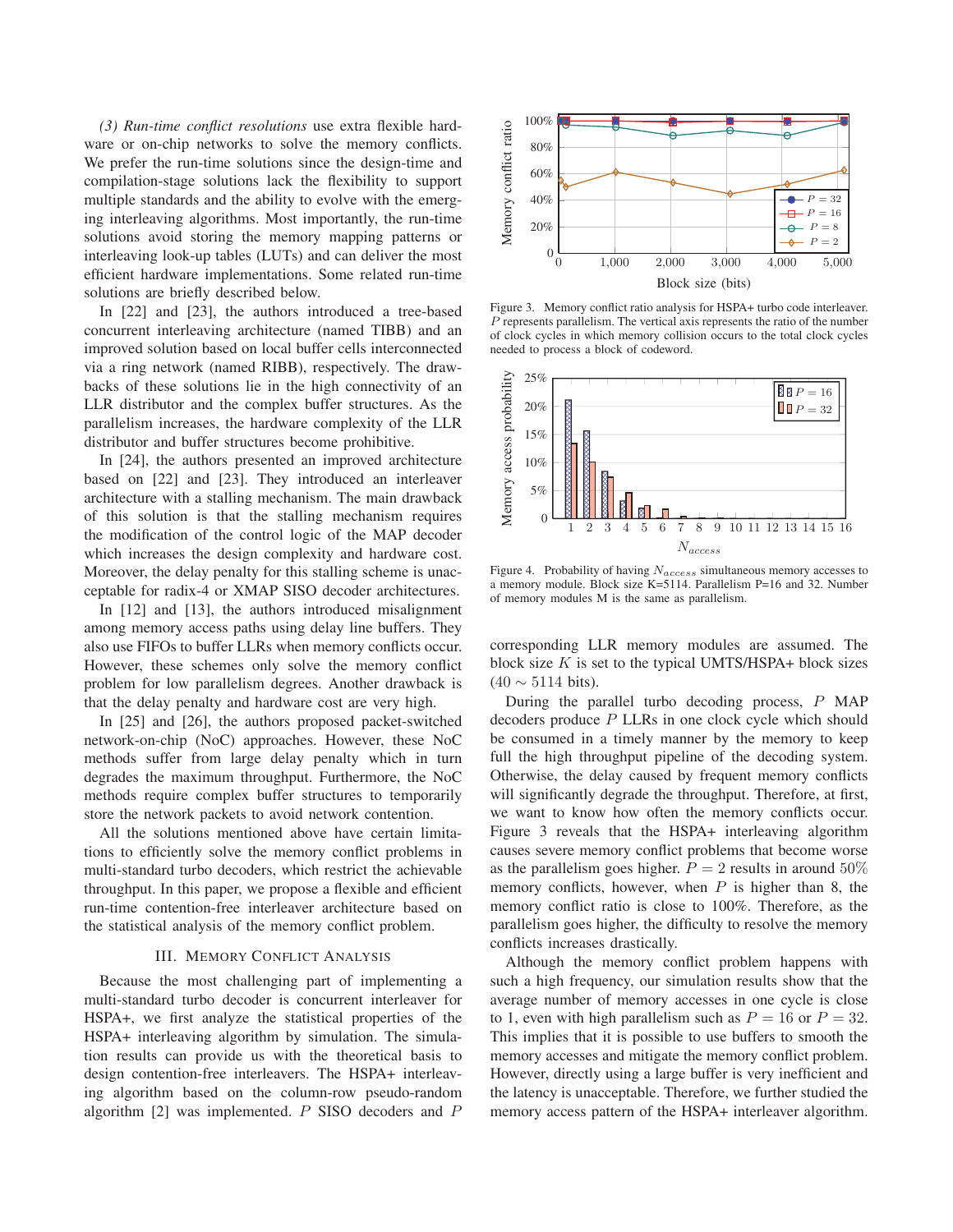

Figure 5. Overview architecture of the DBCF interleaver. The right part of the figure shows the detail of the buffer router.

Figure 4 shows the probability of having  $N_{access}$  simultaneous memory accesses to a memory module. If  $N_{access} =$ 1, there is no memory conflict. While  $N_{access} > 1$  means that multiple LLRs try to access the same memory module simultaneously hence causing an  $N_{access}$ -way memory conflict. Figure 4 shows that most of the memory conflicts are 2-way and 3-way memory conflicts. Although in the worst case, there might be more than 4 LLRs accessing the same memory module simultaneously, these cases are very rare  $(Prob(N_{Cand} \geq 4)$  < 7%) so that on average they will not affect the system throughput. Based on this observation, a Double-Buffer based Contention-Free (DBCF) interleaver architecture is designed to resolve the memory conflict problem and enable concurrent memory accesses. Further simulation shows that the random interleaver algorithms have the similar statistical property as is shown in Figure 4, therefore, the DBCF interleaver can also be used in other random interleaving algorithms.

#### IV. PROPOSED DBCF ARCHITECTURE

#### *A. System Model*

Figure 5 shows the overview architecture of the doublebuffer based contention-free (DBCF) interleaver. Radix-4 XMAP decoders can achieve high throughput with relatively low hardware cost, however, they cause very severe memory conflict problems in parallel turbo decoders. Therefore, in this paper, we take the turbo decoder consisting of multiple radix-4 XMAP SISO decoders as an example to show the effectiveness of the DBCF architecture, however, this interleaver architecture can support any kind of parallel turbo decoder to meet throughput and area requirements.

Figure 5 shows a parallel turbo decoder which contains P SISO decoders. We define the total number of the output LLRs as the parallelism parameter of the turbo decoder, denoted as  $P_P$ .  $P_P$  determines the extent of the memory conflict problem. The hardware implementation of the radix4 XMAP SISO decoder is fully pipelined. In each clock cycle, a radix-4 XMAP SISO decoder reads four extrinsic LLR values from LLR memory and then outputs four new LLR values, which should be written into the LLR memory using the interleaving addresses. Assuming four such SISO decoders are employed to achieve a preset throughput goal, we can easily determine  $P_P = P \times 4 = 16$ . To avoid the usage of multi-port memory, the LLR memory is partitioned into  $P_P$  separated memory modules.

The key components of the DBCF interleaver architecture are double buffers, which include FIFOs and circular buffers. The FIFOs are used to store the LLR values produced by the SISO decoders temporarily. Each LLR output port owns a corresponding FIFO. Each memory module is connected to a circular buffer. The circular buffers are used to store the concurrently written data values and smooth the bursty memory accesses.

# *B. DBCF Interleaver Architecture*

The DBCF interleaver architecture is designed based on the statistical property of the memory conflict shown in Figure 4. As described above, it is very rare to have more than a 4-way memory conflict ( $\lt 7\%$ ). Therefore, as long as we can efficiently handle 2-way and 3-way memory conflicts, most of the memory collisions are resolved. Based on this observation, this architecture focuses on solving the most frequent 2-way and 3-way memory conflict problems. We denote the number of concurrent memory access candidates to a specific memory module per clock cycle as  $N_{Cand}$ . We define a selection parameter S which stands for the maximum number of LLR values which are chosen from  $N_{Cand}$  incoming LLR values and written into the buffer. If  $N_{Cand} < S$ , all  $N_{Cand}$  LLRs are written into the circular buffer; otherwise, if  $N_{Cand} > S$ , then only S LLRs are written into the circular buffer and the remaining  $(N_{Cand} - S)$  LLR values are rejected and put into the FIFO. In order to handle the most frequent memory conflict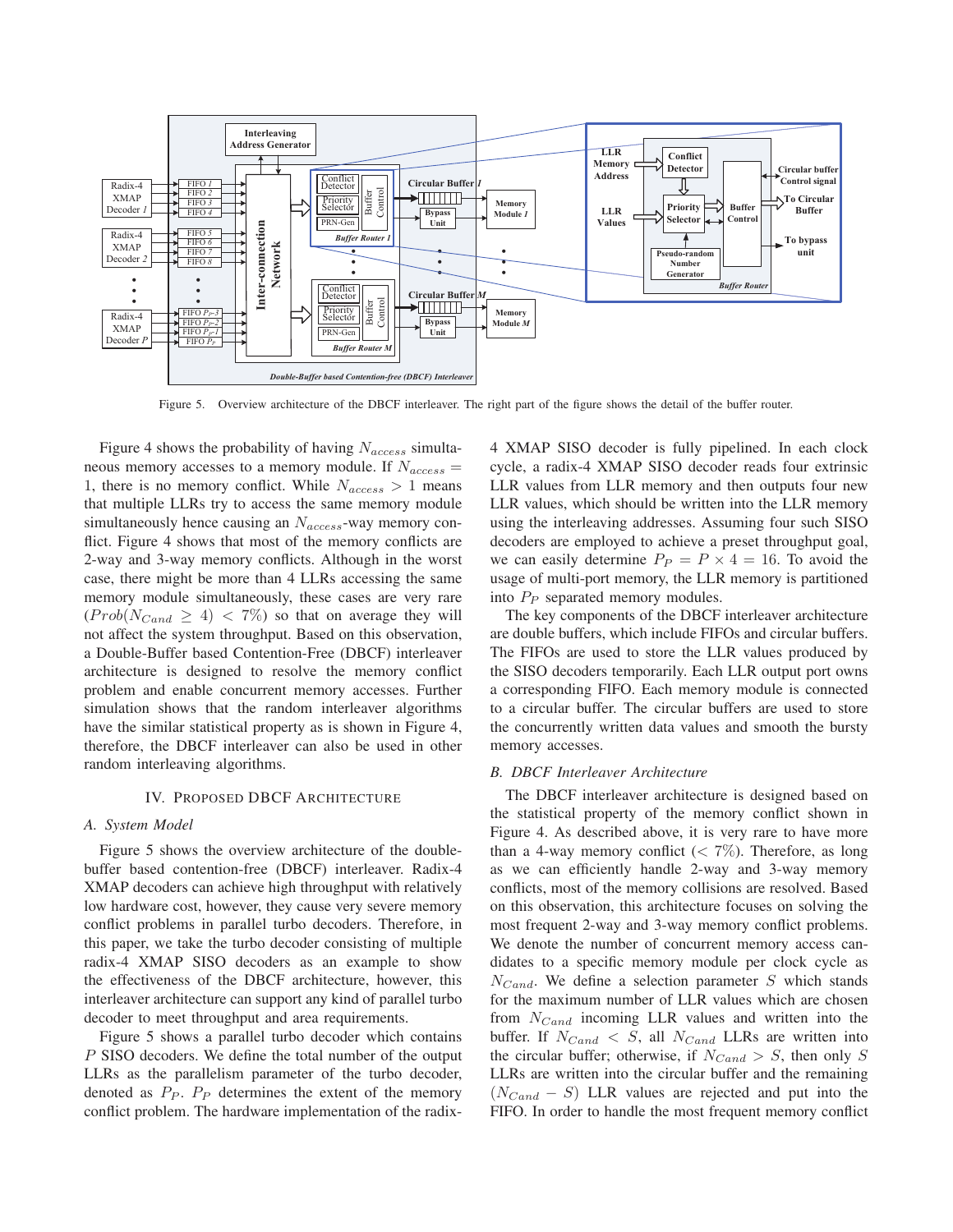problem, S can be set to 3 since  $N_{Cand} \geq 4$  rarely happens even for the worst case.

The double-buffer architecture effectively guarantees the non-stop processing, which is crucial for turbo decoders that consist of multiple SISO decoders with high parallelism (such as the radix-4 XMAP SISO decoder). On the other hand, the usage of selection parameter S significantly reduces the complexity of interconnection in the decoding system. For instance, assuming the parallelism  $P_P = 16$ , the original turbo decoding system requires a  $16 \times 16$  full interconnection network for each memory module, however, DBCF architecture with  $S = 3$  reduces this to a  $16 \times 3$ interconnection network.

Another important technique used in the DBCF interleaver architecture to reduce the memory conflict is sub-bank partitioning. The idea is to further partition each memory module into  $N_{sub}$  sub-banks which result in a total of  $M = P_P \times N_{sub}$  memory banks. More memory banks can effectively alleviate the memory conflict problem.

#### *C. Micro Architecture of DBCF Interleaver*

As is shown above in Figure 5, the DBCF interleaver consists of the following key components:  $P_P$  FIFOs, M circular buffers, an interconnection network (ICN), an interleaving address generator (IAG), M buffer routers and M buffer bypass units.

*1) Double Buffers:* Double buffers includes the FIFOs and circular buffers. Each SISO decoder is connected to four FIFOs. The LLR values output from the SISO decoder are directly put into the FIFOs and wait to be read by the buffer router. Every memory module is connected to a circular buffer. Two pointers are used in the circular buffer to indicate the current reading and writing position, respectively. The sizes of FIFOs and circular buffers can be determined by simulating the corresponding interleaving algorithms and the parameters should guarantee that the FIFOs and buffers do not overflow even for the worst cases. Based on our simulation results, the required depth of the circular buffer and FIFO are very small, therefore, they can be implemented using registers so that multiple data can be written into the circular buffer simultaneously.

*2) Interleaving Address Generator (IAG) and Interconnection Network (ICN):* The IAG is used to generate the interleaved memory address on the fly for each output LLR value according to the interleaving law. In each clock cycle, the IAG should generate  $P_P$  addresses for  $P_P$  LLR values. The ICN connects all the FIFOs to the buffer routers. The interleaved memory addresses and the LLR values will be delivered to the buffer router together.

*3) Buffer Router:* The buffer router is the core control module for this DBCF interleaver architecture. The design goal of the buffer router is to reduce the interconnection complexity and the latency of the buffer system. The buffer router detects the memory collisions, determines which FIFOs to read from and controls the data access to the circular buffers. The scheduling algorithm of the buffer router can affect performance of the memory conflict resolver, therefore, it should be carefully designed.

*4) Bypass Unit:* The bypass unit is one of the most important contributions of the DBCF architecture. The bypass unit can bypass the circular buffer and directly write the data into the corresponding memory module without extra latency if the following conditions are met: (1) the corresponding circular buffer is empty; (2) at least one LLR value attempts to access the corresponding memory module. Simulation results show that the bypass unit helps the DBCF architecture significantly reduce the latency as well as the memory requirements.

## *D. Design Trade-offs and Simulation Results*

In the DBCF architecture, there are several design tradeoffs between the latency and hardware cost. First of all, larger S results in smaller latency, however, this will use more multiplexing hardware and increase the complexity of the interconnection network. Therefore, choosing an appropriate  $S$  value is important for the whole system to achieve high throughput while maintaining low hardware cost. On the other hand, sub-bank partitioning can reduce memory conflicts, however, this will introduce extra cost of the memory controller. Both of these two design trade-offs will also affect the requirements for the sizes of FIFOs and circular buffer.

Table I and II show the simulation results of the proposed architecture with the parallelism of 16 and 32 (4 radix-4 XMAP SISO decoders and 8 radix-4 XMAP SISO decoders), respectively. In the tables, K is block size;  $P_P$ is parallelism parameter which represents the number of LLR values produced in each time step; M is the number of memory banks; S is the maximum number of selected LLRs; C0 denotes the ideal clock cycles to decode a codeword  $(C0 = K/P<sub>P</sub>)$ ; C1 denotes the actual clock cycles including buffer latency; (C1-C0) represents the penalty of the memory conflicts. Due to the limited space, only the results for the largest block size in the HSPA+ standard  $(K = 5114)$  are shown. However, this architecture works well for other block sizes.

To provide a baseline reference to compare with, we measured a basic LLR router system with only a large buffer per memory bank. In every clock cycle, all the LLRs are written into the buffer if memory conflict occurs. The required buffer size is measured as well as the penalty cycles.

In Table I, the first row shows that with only simple buffers, the required buffer size is 128 and the penalty caused by the memory conflict is 175 clock cycles. Since both the LLR values and the corresponding destination memory address should be stored, the area cost for the memory is very expensive. In addition, the time needed to decode a codeword is increased by 54% which significantly reduces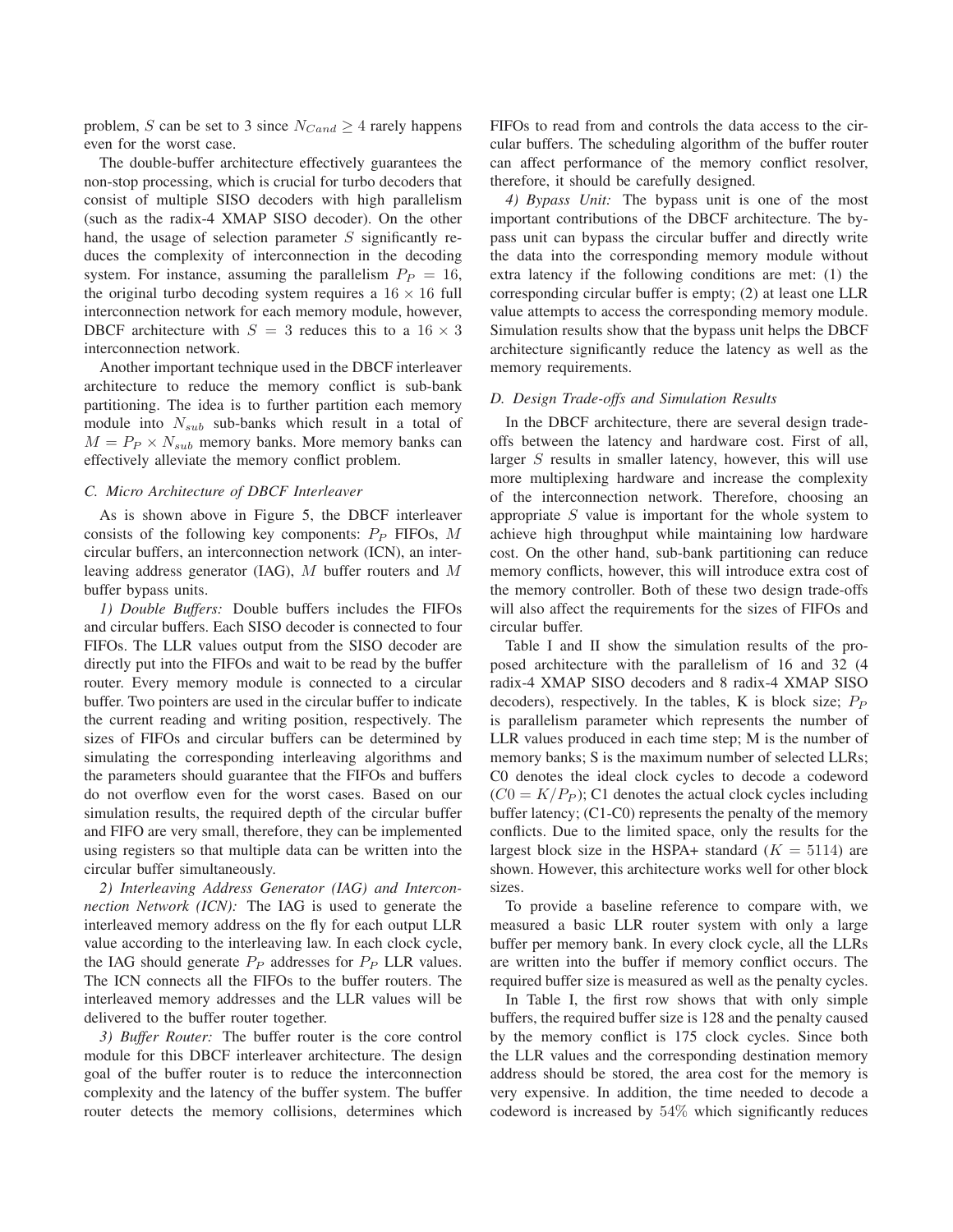Table I SIMULATION RESULTS FOR DBCF INTERLEAVER. K=5114, PARALLELISM=16.

|         | <b>Simulation parameters</b> |   | <b>Results</b>       |                        |             |     |                             |
|---------|------------------------------|---|----------------------|------------------------|-------------|-----|-----------------------------|
| $P_{P}$ | м                            | S | <b>FIFO</b><br>Depth | <b>Buffer</b><br>Depth | $_{\rm C0}$ | C1  | <b>Penalty</b><br>$(C1-C0)$ |
| 16      | 16                           |   |                      | 128                    | 320         | 495 |                             |
| 16      | 16                           |   |                      |                        | 320         | 332 |                             |
| 16      | 32                           | ς |                      |                        | 320         | 323 |                             |
| 16      | 64                           |   |                      |                        | 320         | 322 |                             |

| Table II                                         |
|--------------------------------------------------|
| SIMULATION RESULTS FOR DBCF INTERLEAVER. K=5114, |
| PARALLELISM=32.                                  |

|         | <b>Simulation parameters</b> |   | <b>Results</b>       |                        |             |     |                             |
|---------|------------------------------|---|----------------------|------------------------|-------------|-----|-----------------------------|
| $P_{P}$ | м                            | S | <b>FIFO</b><br>Depth | <b>Buffer</b><br>Depth | $_{\rm C0}$ | C1  | <b>Penalty</b><br>$(C1-C0)$ |
| 32      | 32                           |   |                      | 120                    | 160         | 268 | 108                         |
| 32      | 32                           |   |                      |                        | 160         | 170 | 10                          |
| 32      | 64                           |   |                      |                        | 160         | 164 |                             |

the throughput. After applying the DBCF architecture, the latency is reduced to 11 by using only a few small FIFOs and buffers. We save 87.5% of memory and reduce the penalty to 6.2%. After using the sub-bank partitioning technique, the size requirements of FIFO/buffer are further reduced. The latency penalty is reduced to less than  $1\%$ . Comparing  $M = 32$  (each memory module is partitioned into 2 subbanks,  $N_{sub} = 2$ ) and  $M = 64$  (each memory module is partitioned into 4 sub-banks,  $N_{sub} = 4$ ), we can see  $M = 32$ is a better solution since it achieves comparable latency as for  $M = 64$ , but has lower hardware cost. With the subbank partitioning technique, we use 10.8% of original buffer resources and reduce the penalty of memory conflicts to only 3 clock cycles, which are negligible for the decoding throughput.

In Table II, similar results can be observed. When  $M = 64$ is used, the DBCF architecture can reduce the penalty to 4 clock cycles with only 5 FIFO slots and 6 buffer slots per memory module.

Due to the space limitation, the simulation results for different S parameters are not shown. The simulation results match the statistical property of the memory conflicts we observed in Section III. When  $S = 2$ , the hardware cost is lower than  $S = 3$  but with a little higher penalty (around 20 clock cycles) as we have expected. On the other hand, further increasing  $S$  to 4 or 5 does not provide much performance improvement, because the latency and the memory requirements are already reduced to very low levels for  $S = 3$ .

## *E. Architecture Comparison with Related Work*

As is mentioned in Section II-C, we prefer the runtime conflict resolutions due to their greater flexibility and lower hardware complexity. Therefore, in Table III, we compare the DBCF interleaver with other run-time conflict resolutions. In this table,  $P_P$  is the parallelism parameter, which is defined as the number of LLRs produced by the turbo decoder per clock cycle. As  $P_P$  goes higher, a turbo decoder has higher parallelism, thus, it is harder to efficiently solve the memory conflict problem. M denotes the number of memory banks. Given the clock frequency, the parallelism  $P_P$  is the major parameter to determine the decoding throughput, therefore, to fairly compare different parallel interleaver architectures, we compare the architectures under the same  $P_P$ .

Table III demonstrates the buffer sizes used by different interleaver architectures. Moreover, the penalty cycles for each scheme are shown. Since different block sizes of codeword are used in different papers, we use penalty percentage as a normalized measurement to compare the performance of each solution. Penalty percentage is computed by dividing the penalty cycles by the ideal cycles needed to decode a codeword without memory collisions. Therefore, for a specific parallelism  $P_P$ , smaller buffer size and smaller penalty percentage lead to a better and more efficient architecture.

Compared to the related work, the DBCF interleaver has the following advantages. First, the DBCF interleaver is flexible to support both a higher radix decoder algorithm (radix-4 and above) and higher parallelism (16, 32 or higher). No other work has shown the comparable flexibility and scalability. For instance, the architecture in [24] does not support the radix-4 decoder. The solution in [23] uses large amounts of buffers. The authors in [12] and [13] only show the results for parallelism of 4. In addition, the interleaver in [12] uses a large number of memory banks (24 sub-banks) which is quite inefficient. Furthermore, since each memory bank has the same buffer structure in the DBCF interleaver, it is very easy to scale the interleaver up to support higher parallelism. In contrast, the interleavers in [12][13] and [23] have poor scalability: to support different parallelism, their interconnection network should be redesigned and the parameters should be readjusted.

Second, the DBCF interleaver architecture outperforms the related work with much smaller penalty percentage by using comparable buffer sizes. For example, to resolve the memory conflicts for parallelism 4/8/16, [24] employs buffer sizes of 40/80/160 and the penalty percentages are 1.1%/4%/13.6%. In contrast, this work uses buffer sizes 36/104/256 and reduces the penalty to 0.39%/0.94%/3.4%. With sub-bank partitioning, buffer sizes 40/112/224 result in even lower penalty percentages of 0.15%/0.31%/0.94% in this work. We can also notice that when using 8 memory banks to resolve to memory conflict problem for parallelism of 4, [13] has a buffer size of 367 and the penalty percentage is 5.1%. While this work uses 40 buffer slots, the penalty is as low as 0.15%.

Table III also compares the maximum achievable throughput of our interleaver with the previous work. It shows that we can achieve much higher clock frequency and throughput, since our interleaver architecture simplifies the interconnection network while using less buffer resources.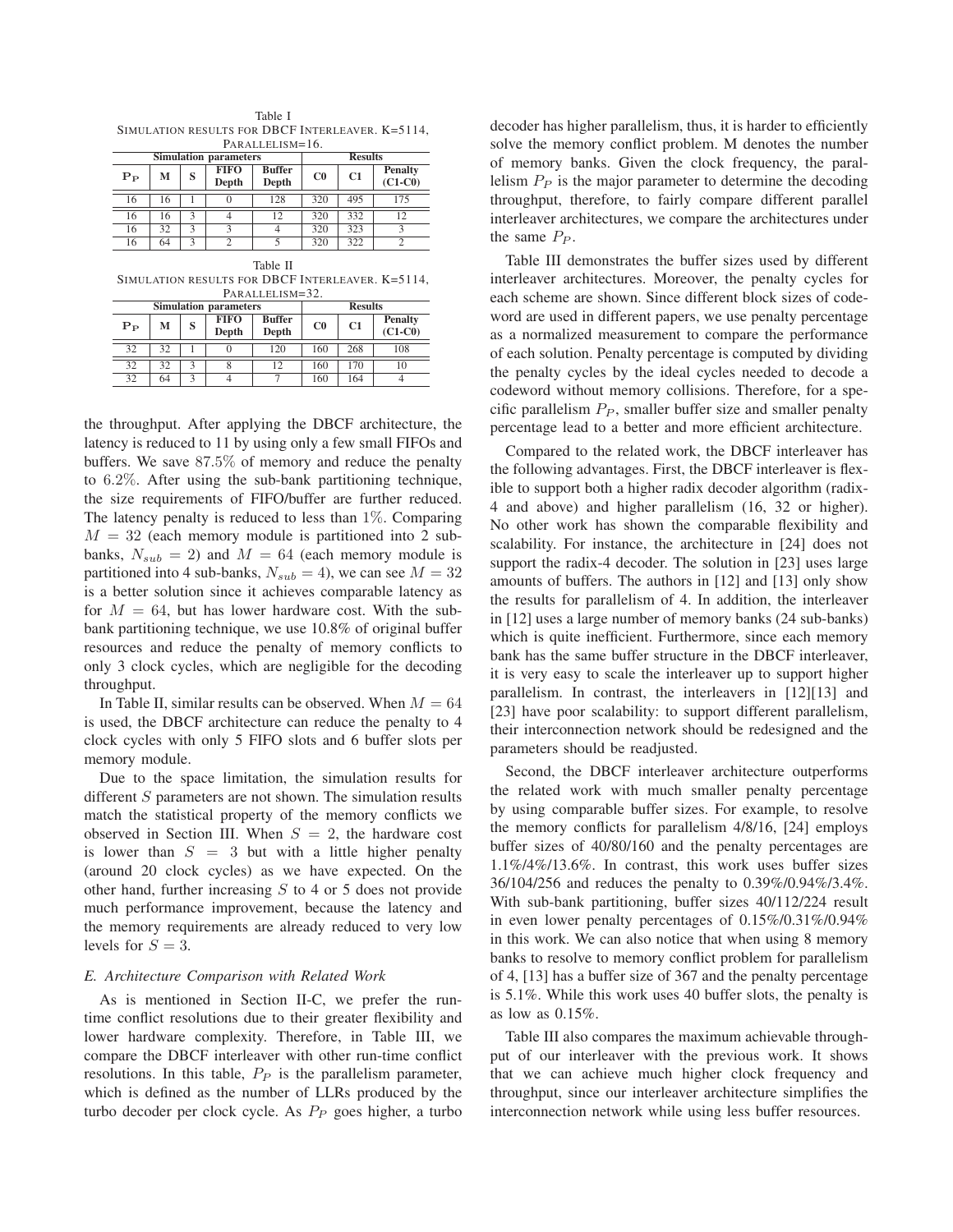| Table III                                              |  |
|--------------------------------------------------------|--|
| INTERLEAVER ARCHITECTURE COMPARISON WITH RELATED WORK. |  |

| Work        | <b>Techniques</b>                                 | Radix-4<br>support | SISO decoder<br>type             | <b>SISO</b><br>number | $P_{\rm P}$    | M              | <b>Total</b><br>buffers | <b>Ideal</b><br>cycles | <b>Penalty</b><br>cycles | <b>Penalty</b><br>percentage | <b>Maximum</b><br>Throughput <sup>b</sup> $@6$ iter. |
|-------------|---------------------------------------------------|--------------------|----------------------------------|-----------------------|----------------|----------------|-------------------------|------------------------|--------------------------|------------------------------|------------------------------------------------------|
| $[23]$      | <b>RIBB</b>                                       | Yes                | Radix-2, SMAP                    | 4                     | 4              | 4              | 200                     | 1279                   | 174 <sup>c</sup>         | $13.6\%$ <sup>c</sup>        | 39 Mbps @133 MHz                                     |
|             | LLR distributor                                   |                    | $(1$ LLR/cycle)                  | 8                     | 8              | 8              | 552                     | 640                    | 309 <sup>c</sup>         | $48.3\%$                     | 59 Mbps @133 MHz                                     |
|             |                                                   |                    |                                  | 16                    | 16             | 16             | 3552                    | 320                    | N/A                      | N/A                          | N/A                                                  |
| $[24]$      | Buffering,                                        | N <sub>o</sub>     | Radix-2,                         | $\overline{4}$        | $\overline{4}$ | 4              | 40                      | 1091                   | 12                       | 1.1%                         | 53 Mbps <sup>d</sup> @200 MHz                        |
|             | <b>Stalling SISOs</b>                             |                    | $(1$ LLR/cycle)                  | 8                     | 8              | 8              | 80                      | 352                    | 14                       | $4\%$                        | 88 Mbps <sup>d</sup> @200 MHz                        |
|             |                                                   |                    |                                  | 16                    | 16             | 16             | 160                     | 250                    | 34                       | 13.6%                        | 133 Mbps <sup>d</sup> @200 MHz                       |
| $[12]$      | Misalignment factor(MF)<br>sub-banking(SB), FIFOs | N <sub>o</sub>     | Radix-2, SMAP<br>$(1$ LLR/cycle) | 2                     | $\overline{2}$ | 24             | 21                      | 2557                   | 26 <sup>c</sup>          | $1.0\%$ <sup>c</sup>         | 33 Mbps @200 MHz                                     |
| [13]        | MF, SB, FIFOs                                     | Yes                | Radix-4, SMAP<br>(2 LLRs/cycle)  | $\overline{2}$        | $\overline{4}$ | 8              | 367                     | 1279                   | 65                       | $5.1\%$                      | 49.4 Mbps @285 MHz                                   |
| <b>This</b> | <b>DBCF</b> interleaver:                          | Yes                | Radix-4, XMAP                    |                       | $\overline{4}$ | 4              | 36                      | 1279                   | 5                        | 0.39%                        | 116 Mbps @700 MHz                                    |
| work        | double buffer.                                    |                    | (4 LLRs/cycle)                   |                       |                | 8              | 40                      |                        | $\overline{2}$           | 0.15%                        | 117 Mbps @700 MHz                                    |
|             | selection parameter,                              |                    |                                  | $\overline{2}$        | 8              | $\overline{8}$ | 104                     | 640                    | 6                        | 0.94%                        | 230 Mbps @700 MHz                                    |
|             | sub-banking                                       |                    |                                  |                       |                | 16             | 112                     |                        | 2                        | 0.31%                        | 232 Mbps @700 MHz                                    |
|             |                                                   |                    |                                  | 4                     | 16             | 16             | 256                     | 320                    | 11                       | $3.4\%$                      | 453 Mbps @700 MHz                                    |
|             |                                                   |                    |                                  |                       |                | 32             | 224                     |                        | 3                        | 0.94%                        | 458 Mbps @700 MHz                                    |
|             |                                                   |                    |                                  | 8                     | 32             | 32             | 640                     | 160                    | $\overline{10}$          | $6.2\%$                      | 694 Mbps @550 MHz                                    |
|             |                                                   |                    |                                  |                       |                | 64             | 704                     |                        | 4                        | 2.5%                         | 706 Mbps @550 MHz                                    |

<sup>*a*</sup> **P**<sub>P</sub>: parallelism parameter. **M**: number of memory banks. Ideal\_cycle = block\_length/P<sub>P</sub>.<br><sup>*b*</sup> Here we list the maximum achievable throughput and the maximum achievable clock frequency reported by the previous w

*<sup>c</sup>* The authors did not report the penalty cycles, so the penalty cycles are estimated using the reported maximum throughput and the ideal throughput. *<sup>d</sup>* Throughput is linearly scaled to 6 iterations.



Figure 6. Hardware diagram of the priority selector.

# V. HARDWARE IMPLEMENTATION

## *A. Hardware Implementation of DBCF Interleaver*

This section presents the hardware implementation of the buffer router which is the key module in the DBCF interleaver. All the modules are fully pipelined. The buffer router consists of a parallel conflict detector, a priority selector, a random selection signal generator and a buffer control module (BCM).

*1) Conflict Detector:* The parallel conflict detector can be implemented by using a few compare-select units. The conflict detector can detect the memory conflict in one clock cycle and send the conflict indicators to the priority selector.

*2) Priority Selector:* Figure 6 shows the diagram of the priority selector. The priority selector first gets the number of empty slots in the circular buffer, which is denoted as  $N_{buf}$  and then chooses up to  $min(S, N_{buf})$  LLR data from  $N_{cand}$  LLR candidates.  $N_{cand}$  can be computed from conflict indicators.

In order to maximize the overall throughput and minimize the buffer requirements, we need to keep the workloads in different buffers relatively balanced; otherwise, the circular



Figure 7. Diagram of the efficient pseudo-random number generator.

buffer with the heaviest workload will slow down the whole decoder. An effective solution is a random selection scheme, that is,  $min(S, N_{buf})$  winners are randomly chosen out of  $N_{Cand}$  candidates in each cycle. The combinational logic in the priority selector uses the conflict indicators and random numbers to generate the selection signals for the multiplexers.

*3) Efficient Random Selection Scheme:* The random selection scheme can balance the workloads among the buffers, however, the efficient hardware implementation is challenging. First, the memory access candidates cannot be predicted in advance, which means that the inputs to the multiplexers are random. Second, the selection signals for the multiplexers should be randomly generated on the fly. Third, the random numbers generated can not repeat.

As is shown in Figure 7, a customized pseudo-random number generator (PRN-Gen) is designed. Because we do not need a highly random sequence, a very simple structure of PRN-Gen is designed which consists of S counters and  $S$  modular units. Although this structure is simple, when combined with the selection scheme described below, it can efficiently balance the workloads in the buffers.

Let us take  $P_P = 16$ ,  $S = 3$  as an example. We use three 3-bit counters counting from 1 to 7 (except 0). The initial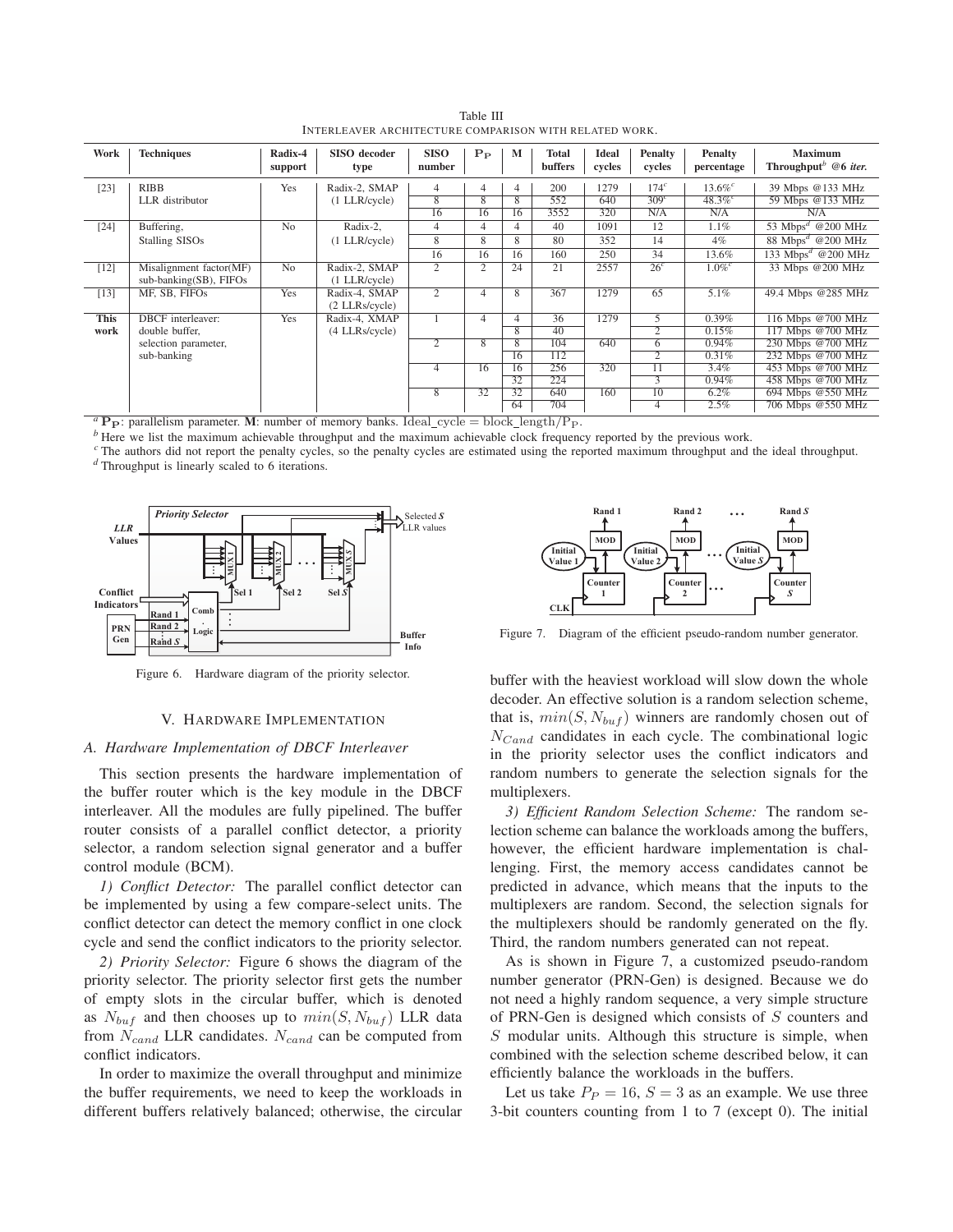Table IV SYNTHESIS RESULTS OF DBCF INTERLEAVER.

| SISO type                              | Radix-4 XMAP decoder     |                         |       |       |  |  |
|----------------------------------------|--------------------------|-------------------------|-------|-------|--|--|
| <b>Interleaver</b>                     |                          | <b>DBCF</b> interleaver |       |       |  |  |
| # iterations                           |                          |                         |       |       |  |  |
| <b>Technology</b>                      | TSMC 65nm                |                         |       |       |  |  |
| <b>Voltage</b>                         | 0.9V                     |                         |       |       |  |  |
| <b>SISO Cores</b>                      | 8<br>8                   |                         |       |       |  |  |
| LLRs per cycle                         | 16                       | 16                      | 32    | 32    |  |  |
| <b>Memory</b> banks                    | 16                       | 32                      | 32    | 64    |  |  |
| <b>Clock frequency [MHz]</b>           | 700                      | 700                     | 550   | 550   |  |  |
| Area $\lceil$ mm <sup>2</sup> $\rceil$ | 0.089                    | 0.138                   | 0.204 | 0.215 |  |  |
| <b>Throughput</b> [Mbps]               | 706<br>694<br>458<br>453 |                         |       |       |  |  |

values for the counters are 1, 2 and 3, respectively. Assuming

Table V IMPLEMENTATION RESULT COMPARISON WITH RELATED WORK*a*.

| Work                                                                                            | <b>Methods</b>    | <b>Technology</b> | Area $\lceil mm^2 \rceil$ | Max. $f_{clk}$ |  |  |  |
|-------------------------------------------------------------------------------------------------|-------------------|-------------------|---------------------------|----------------|--|--|--|
| $[22]$                                                                                          | <b>TIBB</b>       | $200 \text{ nm}$  | 6.14 $(2.82^b)$           | $150$ MHz      |  |  |  |
| $[23]$                                                                                          | <b>RIBB</b>       | $200 \text{ nm}$  | 14.1 $(6.47^b)$           | 190 MHz        |  |  |  |
| [24]                                                                                            | Buffer+Stalling   | $130 \text{ nm}$  | 1.06                      | 200 MHz        |  |  |  |
| [25]                                                                                            | 2D Mesh NoC       | $180$ nm          | 1.2 $(0.61^b)$            | 200 MHz        |  |  |  |
| $[26]$                                                                                          | Butterfly NoC     | $180$ nm          | 2.5 $(1.28^b)$            | 302 MHz        |  |  |  |
|                                                                                                 | Benes 2N-N NoC    | $180$ nm          | 1.34 $(0.68^b)$           | 416 MHz        |  |  |  |
| [14]                                                                                            | Permutation table | $40 \text{ nm}$   | 0.14(1.29 <sup>b</sup> )  | 350 MHz        |  |  |  |
|                                                                                                 | compression       |                   |                           |                |  |  |  |
| This Work                                                                                       | <b>DBCF</b>       | $65 \text{ nm}$   | $0.089(0.35^b)$           | 700 MHz        |  |  |  |
| <sup><i>a</i></sup> Parallelism $P_P = 16$ for all cases; all the data are for the interleavers |                   |                   |                           |                |  |  |  |

and do not include MAP decoders.

*b* Technology scaling to 130 nm CMOS assuming:  $A \sim 1/s^2$ . [8]

## *B. Synthesis Results and Comparison*

the output of the *i*-th counter is  $O_i$ , the *i*-th random number  $RN_i$  can be computed by  $RN_i = O_i\%N_{Cand}$ . These random numbers are used as the indices to select LLR values from  $N_{Cand}$  candidates. The fact that the outputs of the counters are consecutive guarantees that the generated random numbers do not repeat. Moreover, because the number  $N_{Cand}$  and the memory access candidates vary from time to time, the selected LLR values are close to random.

For example, we assume that the current memory accesses come from the  $3^{rd}$ ,  $9^{th}$ ,  $10^{th}$  and  $14^{th}$  SISO decoders. Since there are four memory access candidates ( $N_{Cand} = 4$ ), we index them like this:  $Cand[0, 1, 2, 3] = \{3, 9, 10, 14\}$ .  $S = 3$ winners will be selected from these four data. Without loss of generality, we assume the current outputs of the counters are 3, 4 and 5. After mod by  $N_{Cand} = 4$ , we get the indices of the winners: 3, 0, and 1, and locate the winners:  $Cand[3] = 14, Cand[0] = 3, and Cand[1] = 9. Therefore,$ LLRs from the  $14^{th}$ ,  $3^{rd}$  and  $9^{th}$  SISO decoders are selected for the current memory module.

Simulation shows that this random selection scheme can effectively keep the workloads of the buffers balanced. In addition, it saves hardware resources due to the following reasons. First, in the example shown above, only three 3-bit counters are used which have lower hardware complexity than the linear feedback shift register (LFSR)-based random sequence generator. Second, the repetition checking and random number regenerating units are not needed, therefore, the complexity of the control logic is reduced.

*4) Buffer Control Module:* The buffer control module (BCM) is a finite state machine (FSM) which maintains the circular buffer. The BCM checks the availability of the circular buffer and notifies the priority selector. Then BCM gets selected data from the priority selector and writes these data in the buffer slots indicated by the write pointer. If the circular buffer is not empty, BCM pops up one data indicated by the read pointer out of the circular buffer, and writes it into the LLR memory. Meanwhile, if the bypass conditions are met, the BCM will directly deliver one data to the bypass unit, and writes other data into the circular buffer.

We implemented the DBCF interleaver for a multistandard turbo decoder, in which parallel radix-4 XMAP SISO decoders are employed. We synthesized the design using Synopsys Design Compiler with TSMC 65nm technology. The synthesis results are shown in Table IV, where we compare the DBCF interleaver architectures under four different configurations. We show results for 4 SISO decoders (parallelism=16) and 8 SISO decoders (parallelism=32), as well as the comparison between implementations with and without the memory sub-bank partitioning technique.

Table IV shows that the DBCF interleaver architecture solves the memory conflict problem and achieves up to 458Mbps data throughput when 4 SISO decoders are running at 700MHz. For the turbo decoder with 8 radix-4 XMAP SISO decoders, with the help of our DBCF interleaver, the turbo decoder can achieve up to 706Mbps data rate, which satisfies the throughput requirements of the future extension of HSPA+ standards (672Mbps).

In Table V the implementation results of other published interleaver architectures that can support multiple standards including HSPA+ are shown. Because high throughput turbo decoders require high parallelism and interleavers are harder to design for such decoders, the chip area and the maximum clock frequency for parallelism of 16 are shown. Papers [12] and [13] in Table III report implementation results for the parallelism of 2 and 4 only and these two papers are not listed in this table. In Table V, the interleavers proposed by [22] and [23] require a full interconnection network and therefore have larger chip area. The solution in [24] does not support radix-4 or XMAP decoders and lacks flexibility for multiple standards. The NoC approaches in [25] and [26] require complex network structures as well as many buffers. The permutation tables in [14] occupy large memory area on chip. In contrast, the proposed DBCF interleaver shows not only flexibility, but also high performance and low hardware complexity. The maximum clock frequency obtained with the DBCF interleaver is higher than other designs. Meanwhile, the DBCF interleaver occupies the smallest die area of all designs, even when normalized for technology scaling.